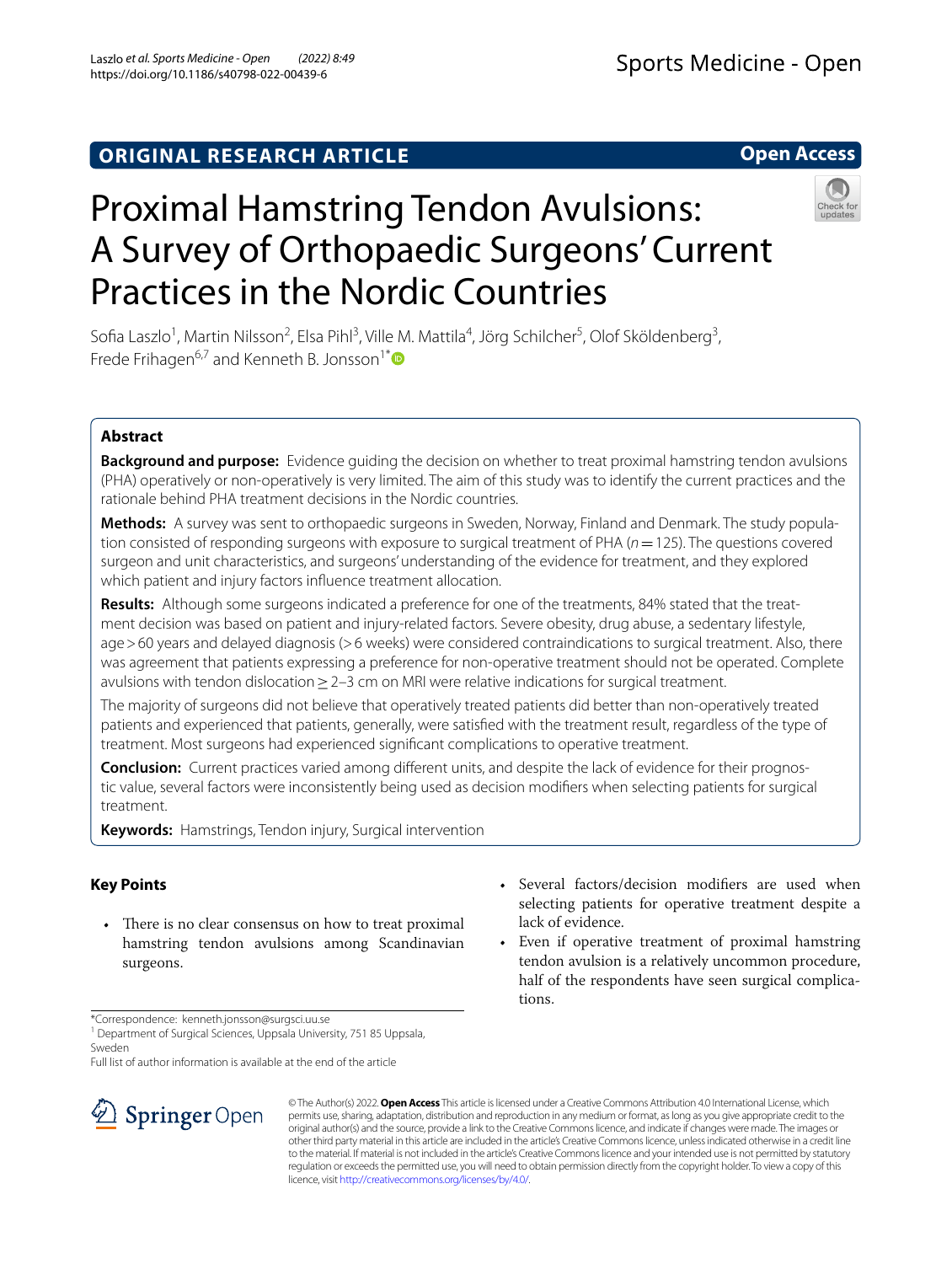## **Background**

Complete avulsion of the hamstring tendons (PHA) from their insertion at the ischial tuberosity is an injury typically occurring during sports participation or slip and fall accidents [[1\]](#page-9-0). PHA may result in debilitating sequelae, compromising sports participation and even normal physical activity in daily life  $[2-4]$  $[2-4]$ . The outcomes following operative and non-operative PHA have only rarely been compared [[1,](#page-9-0) [3\]](#page-9-3), and only a few of the more than 50 published clinical studies report the results of nonoperatively treated injuries [\[5](#page-9-4)[–9](#page-9-5)]. Previous survey studies suggest that most surgeons choose treatment depending on several factors  $[10, 11]$  $[10, 11]$  $[10, 11]$  even though none of these factors have been studied in terms of their prognostic value. Variables of interest are the number of involved tendons, tendon retraction on MRI, patient preference, neurological symptoms and physical activity. Other unexplored factors, including patient age and body mass index (BMI), may also guide the treatment.

Ideally, orthopaedic interventions should be supported by a high level of evidence. This is especially important when the intervention, such as most surgical interventions, is associated with a risk of doing harm. When evidence is derived from retrospective observational data, there is a risk of introducing or maintaining interventions that are inefective or even harmful.

With a probable bias in the literature favouring operative treatment, as well as limited studies reporting the outcome for non-operative treatment, it is likely that operative treatment is gaining in popularity. Crude and unpublished data from Scandinavian patient registries suggest substantial regional diferences in the incidence of surgical reattachment of hamstring avulsions [\[12](#page-9-8)] and others have noted that clinicians are greatly overrepre-sented in the group of patients diagnosed with PHA [\[13](#page-9-9)]. We therefore suspect that there are variations in treatment policies both nationally and internationally. Understanding such variations and their underlying reasons can help to improve the implementation of guidelines as new and better evidence emerges.

This survey study primarily aims to investigate current treatment practice of PHA in the Nordic countries: Sweden, Denmark, Finland and Norway. Secondly, we aim to determine what patient- and injury-related factors infuence the decision to treat patients either operatively or non-operatively and, thirdly, to collect information on perceived outcomes and complications after PHA treatment.

## **Materials and Methods**

## **Study Population**

Sweden, Norway, Denmark and Finland have comparable healthcare systems and the populations of the countries do not difer substantially in terms of ethnicity, socioeconomic status and predisposing environmental conditions. All consultant orthopaedic surgeons and trauma surgeons in Sweden were approached as potential study participants. E-mail addresses were obtained through the head of the orthopaedic surgery department at each hospital and from the Swedish Orthopaedic Society. In Norway, Denmark and Finland, the contact information of surgeons treating proximal hamstring avulsions was obtained through local knowledge of the authors and the country-specifc orthopaedic society. All identifed surgeons were approached using e-mail and asked to participate through an online survey. The participation was anonymous and voluntary.

The study population was selected from all responders based on the respondents' perceived exposure to patients with PHA. Respondents that answered that they were involved in the treatment of PHA and participated in at least one PHA surgery per year were included in the study population.

## **Study Design**

The study is a cross-sectional survey of surgeons that are actively involved in the treatment of PHA in the Nordic countries.

#### **The Survey**

The survey questionnaire was developed by the authors, who all are orthopaedic surgeons with experience in operative and non-operative treatment of PHA. The survey consisted of 51 items (Additional file [1:](#page-8-0) Appendix). It was designed to assess responder characteristics (9 items), the preferred current treatment practice of the surgeon as well as their units' treatment protocols and traditions (primary outcome—13 items) and the surgeons' opinions of patient- and injury-related factors infuencing the treatment decision (secondary outcome—21 items). Furthermore, eight items investigated surgeons' experience of complication and sequelae (tertiary outcome). Participants that felt that they never would participate in the treatment of PHA were given the option to fnish the survey after providing baseline data about themselves. To circumvent the language diferences and the possible bias related to forward–backward translation, the survey was provided in English. Most questions were presented in multiple-choice format.

## **Survey Administration**

The REDCap (Research Electronic Data Capture) database solution was used for the survey design and distribution. It is a secure, web-based software platform designed to support data capture for research studies [[14\]](#page-9-10). Surgeons were approached by e-mail invitation, and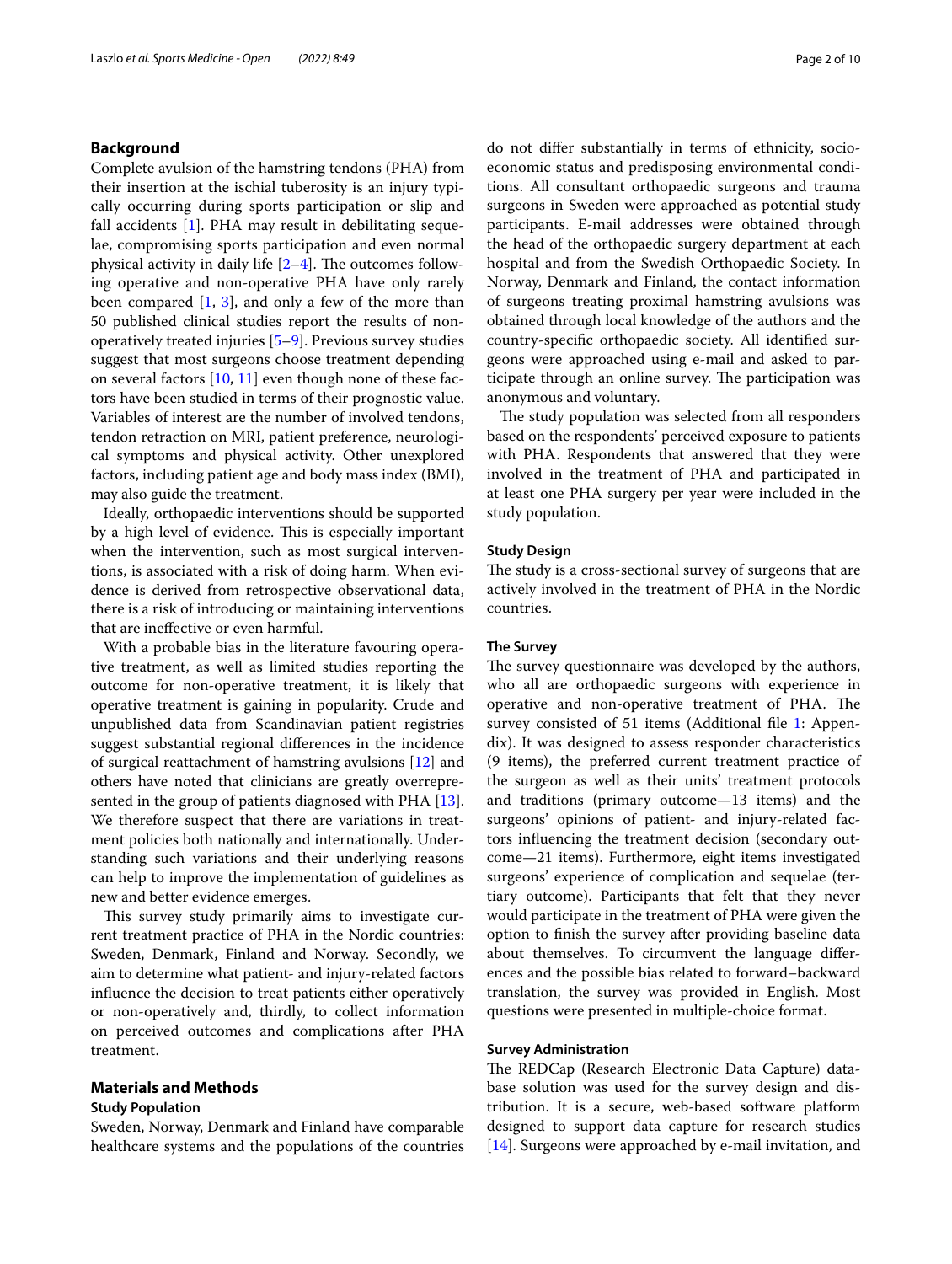study data were collected and managed using REDCap electronic data capture tools hosted at Uppsala University. Participants were able to review and change their answers through a "return to previous page" button.

Up to three reminders were sent during the subsequent six weeks if there was no response. The questionnaires were collected from April 2020 to June 2020.

## **Statistical Analysis**

All variables were categorical and are presented as numbers and frequencies. Percentages were calculated based on the total number of answers given for each question. To rank the surgeons' opinion on late symptoms after PHA, we calculated a mean score for each symptom by arbitrarily giving the perceived most frequent symptom three points, the second most frequent two points and the third most frequent one point.

## **Results**

## **Survey Reach and Response**

An invitation to participate was sent to 729 surgeons in Sweden, and we received 340 responses (47%). In Norway, Denmark and Finland, 37, 50 and 14 surgeons were invited to participate, respectively. We received 24, 30 and nine responses (63%). Among all the respondents in Sweden, Norway, Denmark and Finland, we identifed 86, 19, 12 and eight participants with exposure to PHA patients that met our inclusion criteria. (Fig. [1](#page-2-0)).

## **Demographics of Survey Respondents and their Institutions**

Our study population consisted of 125 surgeons representing 38 healthcare facilities across the four countries. Most surgeons worked in non-university public healthcare facilities (95%). Similar proportions of the surgeons labelled themselves as a general orthopaedic specialist (24%), trauma specialist (33%) and sports

<span id="page-2-0"></span>

medicine specialist (28%). However, the Danish surgeons were almost exclusively sports medicine specialists (Table [1](#page-2-1)).

The existence of local guidelines for the treatment of PHA was reported by 49% (60 of 123). The estimated exposure to PHA patients and the preferred diagnostic modality of the units are presented in Table [2](#page-3-0).

## **Current Treatment Strategies and Surgeons' View on PHA Epidemiology and Treatment**

The respondents' estimates of the gender and age distribution among PHA patients are presented in Table [3.](#page-4-0)

Respondents reported that most of their units took a case-by-case approach (76%) in the choice of treatment, but 24% of the units had a preference for either nonoperative (11%) or operative treatment (13%) (Table [2](#page-3-0)). Sixty-nine percent (86 of 124) answered that there was good evidence for operative treatment in a subgroup of patients, while 13% (16 of 124) answered that there was good evidence supporting the operative treatment in most healthy patients and 18% (22 of 124) answered that there was no evidence for the operative treatment in most patients. When asked for their preferred treatment modality, 84% (92 of 110) said that it was case dependent, whereas 9% (10 of 110) surgeons preferred non-operative treatment and 7% (8 of 110) preferred operative treatment (Table [3](#page-4-0)).

## <span id="page-2-1"></span>**Table 1** Study population

|                                 | Den      | Nor            | Fin      | Swe | <b>Total</b> |
|---------------------------------|----------|----------------|----------|-----|--------------|
| Number of participants          | 12       | 19             | 8        | 86  | 125          |
| Number of hospitals             | 8        | 16             | 6        | 31  | 61           |
| Type of hospital                |          |                |          |     |              |
| Private hospital                | 1        | 0              | $\Omega$ | 5   | 6(5%)        |
| Public, non-Uni, hospital       | 4        | 14             | 4        | 43  | 65 (52%)     |
| University hospital             | 7        | 5              | 4        | 38  | 54 (43%)     |
| Years as orthopaedic specialist |          |                |          |     |              |
| $0 - 5$                         | 2        | 3              | 1        | 26  | 32 (26%)     |
| $5-10$ years                    | 3        | $\mathfrak{D}$ | 5        | 17  | 27 (22%)     |
| $10-15$ years                   | 0        | 7              | 1        | 13  | 21 (17%)     |
| $>15$ years                     | 7        | 6              | 1        | 29  | 43 (34%)     |
| <b>NA</b>                       | $\Omega$ | 1              | $\Omega$ | 1   | 2(2%)        |
| Subspeciality                   |          |                |          |     |              |
| General orthopaedics            | ∩        | 8              | 1        | 21  | 30 (24%)     |
| Trauma                          | 2        | 6              | 6        | 27  | 41 (33%)     |
| Sports medicine                 | 8        | $\mathfrak{D}$ | $\Omega$ | 25  | 35 (28%)     |
| Other                           | 2        | 3              | 1        | 13  | 19 (15%)     |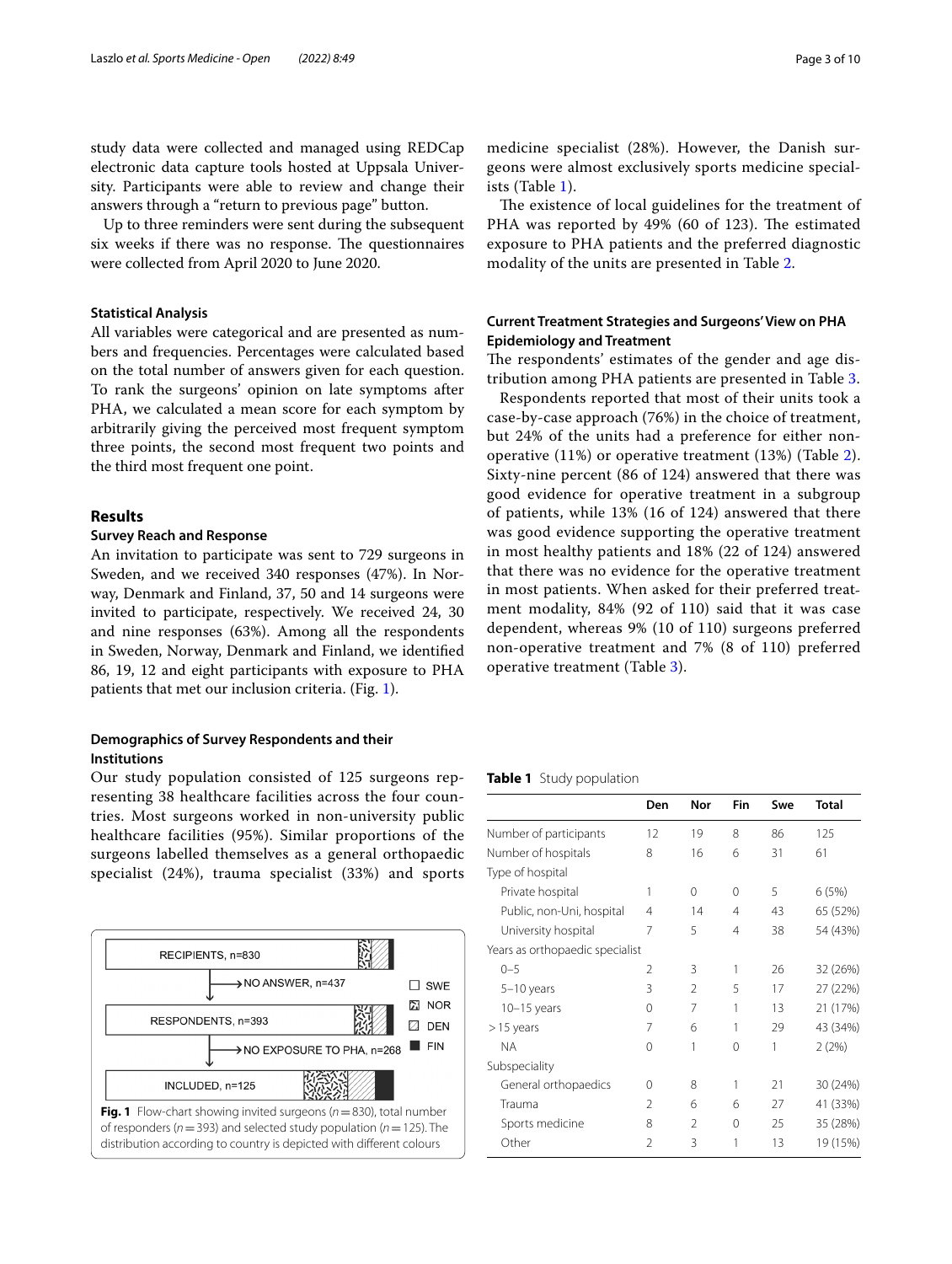## <span id="page-3-0"></span>**Table 2** Unit characteristics and protocol

| Local guidelines exist?                           | <b>No</b>                   | 63                   | 51% |
|---------------------------------------------------|-----------------------------|----------------------|-----|
|                                                   | Yes                         | 60                   | 49% |
|                                                   | <b>NA</b>                   | $\overline{2}$       |     |
| Who performs surgery at unit?                     | Trauma                      | 61                   | 49% |
|                                                   | Sports medicine             | 49                   | 39% |
|                                                   | General orthopaedics        | 31                   | 25% |
|                                                   | Referring                   | 4                    | 3%  |
|                                                   | Other                       | 9                    |     |
| Number of PHA surgeons operating at unit?         | 0                           |                      | 1%  |
|                                                   |                             | 9                    | 7%  |
|                                                   | $\overline{2}$              | 45                   | 37% |
|                                                   | $3 - 5$                     | 61                   | 50% |
|                                                   | > 5                         | 7                    | 6%  |
|                                                   | <b>NA</b>                   | $\overline{2}$       |     |
| Number of PHA patients treated at unit per annum? | $0 - 1$                     | 14                   | 12% |
|                                                   | $2 - 5$                     | 51                   | 43% |
|                                                   | $5 - 15$                    | 46                   | 39% |
|                                                   | >15                         | $\,8\,$              | 7%  |
|                                                   | <b>NA</b>                   | 6                    |     |
| Modality for diagnosis at unit?                   | Ultrasound                  | 11                   | 9%  |
|                                                   | <b>MRI</b>                  | 122                  | 98% |
|                                                   | Clinical examination        | 61                   | 49% |
|                                                   | Other                       | $\overline{2}$       | 2%  |
| General preferred treatment at unit?              | Operative                   | 16                   | 13% |
|                                                   | Non-operative               | 13                   | 11% |
|                                                   | Case dependent<br><b>NA</b> | 94<br>$\overline{2}$ | 76% |

## **Factors Important for Allocation of Treatment** *Patient Preference*

If a patient favoured non-operative treatment, this was considered to be a contraindication to surgery by 48% (57 of 118) of respondents. On the other hand, 30% (35 of 118) answered that if a patient favoured operative treatment, it did not infuence the treatment decision. Only 13% (15 of 118) considered such a preference to be a strong indication for surgery and 55% (65 of 118) considered it to be a weak indication (Table [4](#page-5-0)).

## *Patient Characteristics and Clinical Examination*

Age, BMI and the patient's activity level were all factors that infuenced treatment decisions. For example, 81% (96 of 118) of respondents considered an age above 70 to be a relative contraindication for surgery and 49% (58 of 118) considered age above 60 to be a contraindication for surgery. Similarly, 87% (103 of 118) of respondents considered severe obesity (BMI>35) to be a relative contraindication and 38% (45 of 118) said that a BMI>30 represented a contraindication. A sedentary lifestyle was considered a relative contraindication by 71% (83 of 118) of respondents, and only six (5%) believed that surgery should only be considered for patients with an activity level of elite athletes. Also, smoking and especially drug and alcohol abuse were considered contraindications to surgery.

Findings during clinical examination were considered to be of less importance. The inability to palpate proximal tendon continuity had either no infuence or was only a weak indication for operative treatment for 71% (80 of 118) of respondents. Inability to actively fex the knee or extend the hip was considered an important indication for surgery by a subset of surgeons (30%), but the most common answer was that it either had no infuence (25%) or was only a weak indication for surgery (42%) (Table [4](#page-5-0)).

## *MRI Findings and Timing of Surgery*

For the participating surgeons, both the number of tendons avulsed, and the dislocation of tendons as seen by MR imaging infuenced treatment decisions. Avulsion of three out of three tendons on MRI was considered a strong indication for operative treatment by 72% (85 of 118) of respondents but even the existence of two tendon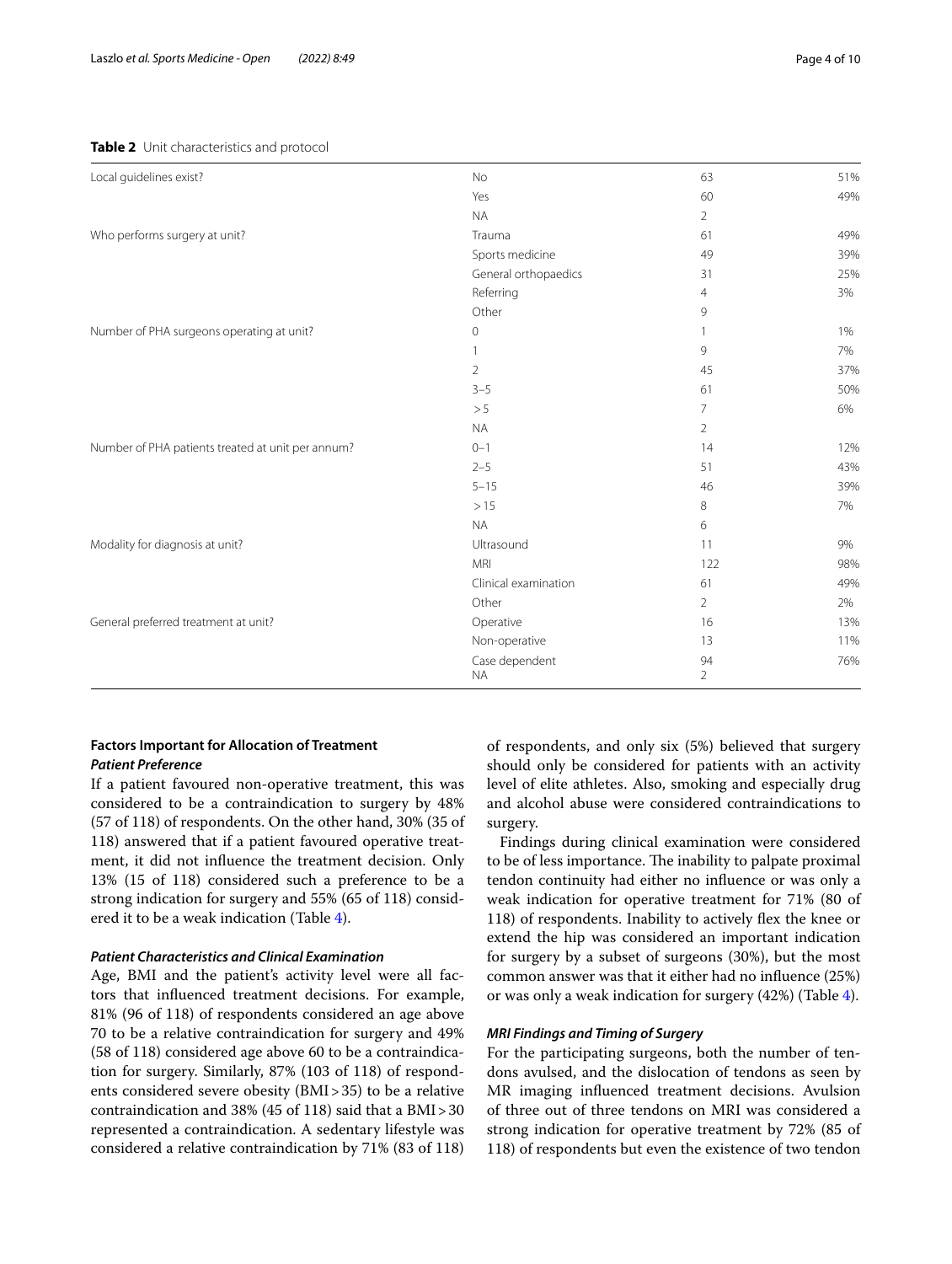<span id="page-4-0"></span>**Table 3** Surgeons' personal views of PHA epidemiology and treatment

|                                                    | n   | (%) |
|----------------------------------------------------|-----|-----|
| Gender distribution?                               |     |     |
| More common in men                                 | 35  | 29  |
| More common in women                               | 35  | 29  |
| No difference                                      | 52  | 43  |
| <b>NA</b>                                          | 3   |     |
| Typical age of PHA patients?                       |     |     |
| 20-40 years                                        | 19  | 15  |
| $40 - 60$ years                                    | 101 | 81  |
| $>60$ years                                        | 1   |     |
| Evenly distributed                                 | 4   | 3   |
| Is there evidence supporting surgery?              |     |     |
| There is little evidence for most healthy patients | 22  | 18  |
| There is good evidence for most healthy patients   | 16  | 13  |
| There is evidence for a subgroup of patients       | 86  | 69  |
| <b>NA</b>                                          | 1   |     |
| What should be the treatment for PHA?              |     |     |
| Almost always operative                            | 8   | 7   |
| Almost always non-operative                        | 10  | 9   |
| Case dependent                                     | 92  | 84  |
| <b>NA</b>                                          | 15  |     |

avulsions was considered a strong indication for surgery by 24% (28 of 117). A retraction of 2 cm was considered a strong operative indication by 39% (45 of 116) of respondents, and if the retraction was 3 cm, an additional 35% of the respondents saw this as a strong indication for surgery.

Also, the time between injury and surgery matters in the decision-making. More than half of the surgeons felt that there was a time limit for primary operative treatment. The most commonly mentioned limits were more than four or six weeks (Table [5\)](#page-6-0).

## **Rehabilitation Regime and Experiences of Outcome and Complications**

It was uncommon to use any bracing in the treatment of PHA but almost all respondents refer PHA patients to physiotherapy (Table [6](#page-7-0)). Return to sports for patients treated operatively was advised to be later than six months by 52% (60 of 116) of the respondents. For patients treated non-operatively, only 30% (35 of 115) of the respondents advised a return to sports later than six months and instead the most common recommendation was four to six months (Table [6](#page-7-0)).

Most respondents, 62% (68 of 109), did not feel that surgically treated patients do better than non-operatively treated patients and generally felt that patients were

satisfed with the treatment result, regardless of the treatment (Table [7](#page-8-1)).

About half of the respondents reported experience with serious surgical complications such as re-rupture of the tendon after surgery, deep wound infections needing debridement and severe neurogenic pain postoperatively. Pain when sitting was perceived by respondents as the most common complaint among patients with residual symptoms, followed by weakness and general pain (Table [7\)](#page-8-1).

## **Discussion**

Our study shows a large variation between both institutional treatment traditions and individual surgeons' opinions on how to best treat PHA. In the absence of evidence-based guidelines, many units lack local treatment guidelines, and although a majority of respondents indicated that treatment was decided on a case-by-case basis, several healthcare providers expressed a preference to treat most patients either non-operatively or operatively. Given the existing literature, it is somewhat surprising that most participants (69%) found that there was good evidence for surgical treatment in at least a subgroup of cases. In contrast, 60% of surgeons perceived patients as satisfed regardless of treatment and 62% did not believe that operated patients in general are more satisfed than non-operatively treated patients. If this perception is true, it raises the question of whether there already exists a successful, non-documented, treatment algorithm which selects the right patients for operative repair or if the treatment modality is unimportant for the outcome [[8\]](#page-9-11). Nevertheless, a quicker return to pre-injury physical activity level, higher patient satisfaction and improved recovery of hamstring strength were believed to be benefts of operative treatment by many surgeons.

There are limited scientific data regarding the prognostic value of patient-related factors and preoperative fndings for the functional outcome. It is also unknown what type of patient and injury surgery will be most benefcial for. Although all of the factors that were presented in our survey seemed to infuence the choice of treatment modality for many of the surgeons, there was no clear consensus, with the exception that surgery is to be avoided for patients with drug or alcohol abuse and severe obesity. Delayed treatment has been shown to be associated with poor outcome [[15,](#page-9-12) [16\]](#page-9-13). Accordingly, 51% of the surgeons in our survey considered delayed treatment a relative contraindication to surgery. The degree of tendon retraction has been proposed to be an important prognostic factor, and some authors suggested surgical treatment if retraction was more than 2 cm [\[16,](#page-9-13) [17](#page-9-14)]. The number of tendons injured was also often said to be associated with a poor outcome if treated conservatively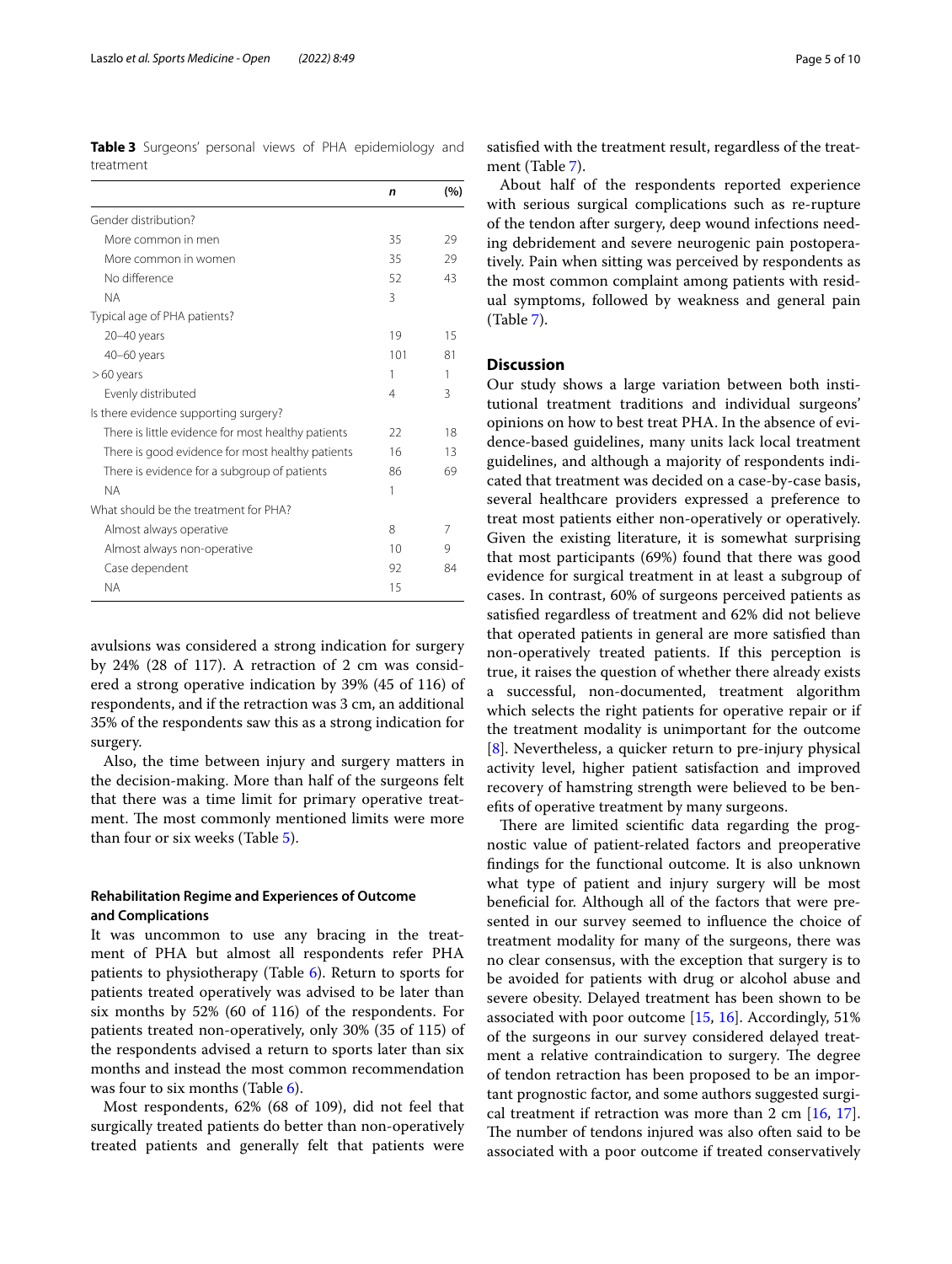## <span id="page-5-0"></span>**Table 4** Patient factors and clinical fndings important for allocation of treatment

|                                                                            | n              | (%)            |
|----------------------------------------------------------------------------|----------------|----------------|
| Patient prefers non-operative treatment                                    |                |                |
| Strong indication for operation                                            | 4              | 3              |
| Weak indication for operation                                              | 6              | 5              |
| No influence                                                               | 11             | 9              |
| Weak indication for non-operative treatment                                | 40             | 34             |
| Contraindicates operation                                                  | 57             | 48             |
| <b>NA</b>                                                                  | $\overline{7}$ |                |
| Patient prefers operative treatment                                        |                |                |
| Strong indication for operation                                            | 15             | 13             |
| Weak indication for operation                                              | 65             | 55             |
| No influence                                                               | 35             | 30             |
| Weak indication for non-operative treatment                                | $\overline{2}$ | $\overline{2}$ |
| Contraindicates operation                                                  | $\mathbf{1}$   | $\mathbf{1}$   |
| <b>NA</b>                                                                  | 7              |                |
| Is age a relative contraindication for operative treatment?                |                |                |
| No                                                                         | 22             | 19             |
| Yes, if $age > 40$                                                         | $\overline{2}$ | $\overline{2}$ |
| Yes, if age > 50                                                           | 11             | 9              |
| Yes, if age > 60                                                           | 45             | 38             |
| Yes, if age > 70                                                           | 38             | 32             |
| <b>NA</b>                                                                  | 7              |                |
| Is patient inactivity a relative contraindication for operative treatment? |                |                |
| No                                                                         | 5              | 4              |
| Yes, if extremely inactive                                                 | 30             | 25             |
|                                                                            |                | 58             |
| Yes, if sedentary lifestyle<br>Yes, if moderately active                   | 68<br>9        | 8              |
|                                                                            |                |                |
| Yes, if not elite athlete                                                  | 6<br>7         | 5              |
| <b>NA</b>                                                                  |                |                |
| Is patient BMI a relative contraindication for operative treatment?        |                |                |
| No                                                                         | 15             | 13             |
| Yes, If BMI > 25                                                           | $\overline{4}$ | 3              |
| Yes, if BMI > 30                                                           | 41             | 35             |
| Yes, if BMI > 35                                                           | 58             | 49             |
| <b>NA</b>                                                                  | $\overline{7}$ |                |
| Is daily smoking a relative contraindication for operative treatment?      |                |                |
| No                                                                         | 29             | 25             |
| Yes                                                                        | 88             | 75             |
| <b>NA</b>                                                                  | 8              |                |
| Is alcohol/drug abuse a relative contraindication for operative treatment? |                |                |
| No                                                                         | $\overline{7}$ | 6              |
| Yes                                                                        | 111            | 94             |
| <b>NA</b>                                                                  | $\overline{7}$ |                |
| No palpable proximal tendon continuity                                     |                |                |
| Strong indication for operation                                            | 31             | 28             |
| Weak indication for operation                                              | 33             | 29             |
| No influence                                                               | 47             | 42             |
| Weak indication for non-operative treatment                                | 1              | 1.             |
| Contraindicates operation                                                  | 0              | 0              |
| <b>NA</b>                                                                  | 13             |                |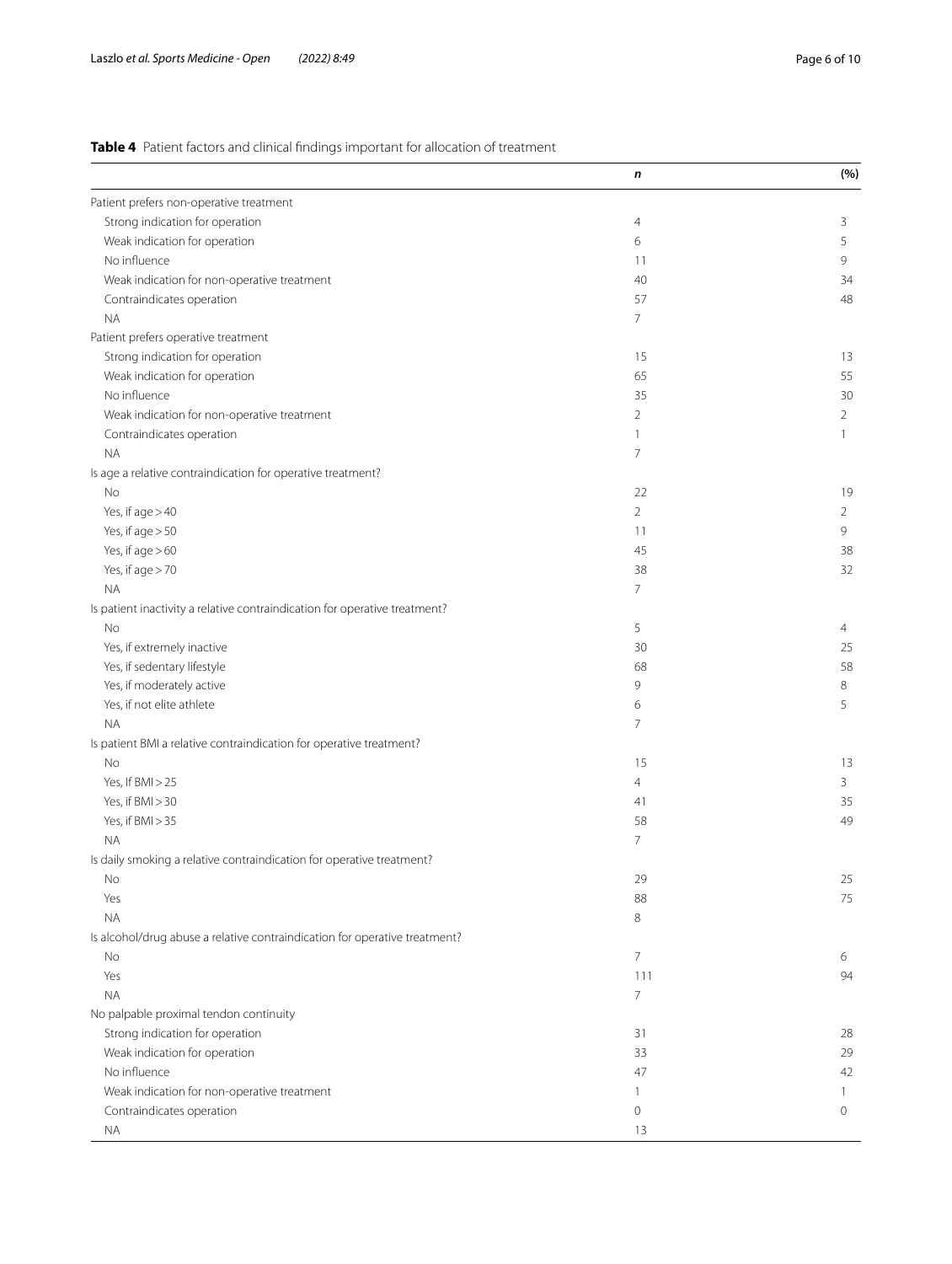## **Table 4** (continued)

|                                             | n  | (%) |
|---------------------------------------------|----|-----|
| Incapacity to actively extend the hip       |    |     |
| Strong indication for operation             | 26 | 23  |
| Weak indication for operation               | 48 | 42  |
| No influence                                | 36 | 32  |
| Weak indication for non-operative treatment | 3  | 3   |
| Contraindicates operation                   |    |     |
| <b>NA</b>                                   | 11 |     |
| Incapacity to actively flex the knee        |    |     |
| Strong indication for operation             | 35 | 30  |
| Weak indication for operation               | 50 | 42  |
| No influence                                | 29 | 25  |
| Weak indication for non-operative treatment | 4  | 3   |
| Contraindicates operation                   | Ω  |     |
| <b>NA</b>                                   |    |     |

## <span id="page-6-0"></span>**Table 5** MRI fndings and timing of surgery

|                                                                                                            | n        | (%)            |
|------------------------------------------------------------------------------------------------------------|----------|----------------|
| MRI shows avulsion of two tendons                                                                          |          |                |
| Strong indication for surgery                                                                              | 28       | 24             |
| Weak indication for surgery                                                                                | 54       | 46             |
| No influence                                                                                               | 14       | 12             |
| Weak indication for non-operative treatment                                                                | 19       | 15             |
| Contraindicates surgery                                                                                    | 2        | $\overline{2}$ |
| <b>NA</b>                                                                                                  | 8        |                |
| MRI shows avulsion of three tendons                                                                        |          |                |
| Strong indication for surgery                                                                              | 85       | 72             |
| Weak indication for surgery                                                                                | 26       | 22             |
| No influence                                                                                               | 6        | 5              |
| Weak indication for non-operative treatment                                                                | 1        | 1              |
| Contraindicates surgery                                                                                    | $\Omega$ | $\Omega$       |
| <b>NA</b>                                                                                                  | 7        |                |
| How many cm in retraction of the tendon do YOU consider to be a strong indication for operative treatment? |          |                |
| $>1$ cm                                                                                                    | 3        | 3              |
| $>2$ cm                                                                                                    | 42       | 36             |
| $>3$ cm                                                                                                    | 41       | 35             |
| $>4$ cm                                                                                                    | 6        | 5              |
| $>5$ cm                                                                                                    | 14       | 12             |
| No influence                                                                                               | 10       | 9              |
| <b>NA</b>                                                                                                  | 9        |                |
| Is there a time point where operative treatment becomes contraindicated?                                   |          |                |
| Yes, if > 2 weeks after injury                                                                             | 2        | 2              |
| Yes, if > 4 weeks after injury                                                                             | 26       | 22             |
| Yes, if > 6 weeks after injury                                                                             | 21       | 18             |
| Yes, if > 10 weeks after injury                                                                            | 13       | 11             |
| <b>No</b>                                                                                                  | 54       | 47             |
| <b>NA</b>                                                                                                  | 9        |                |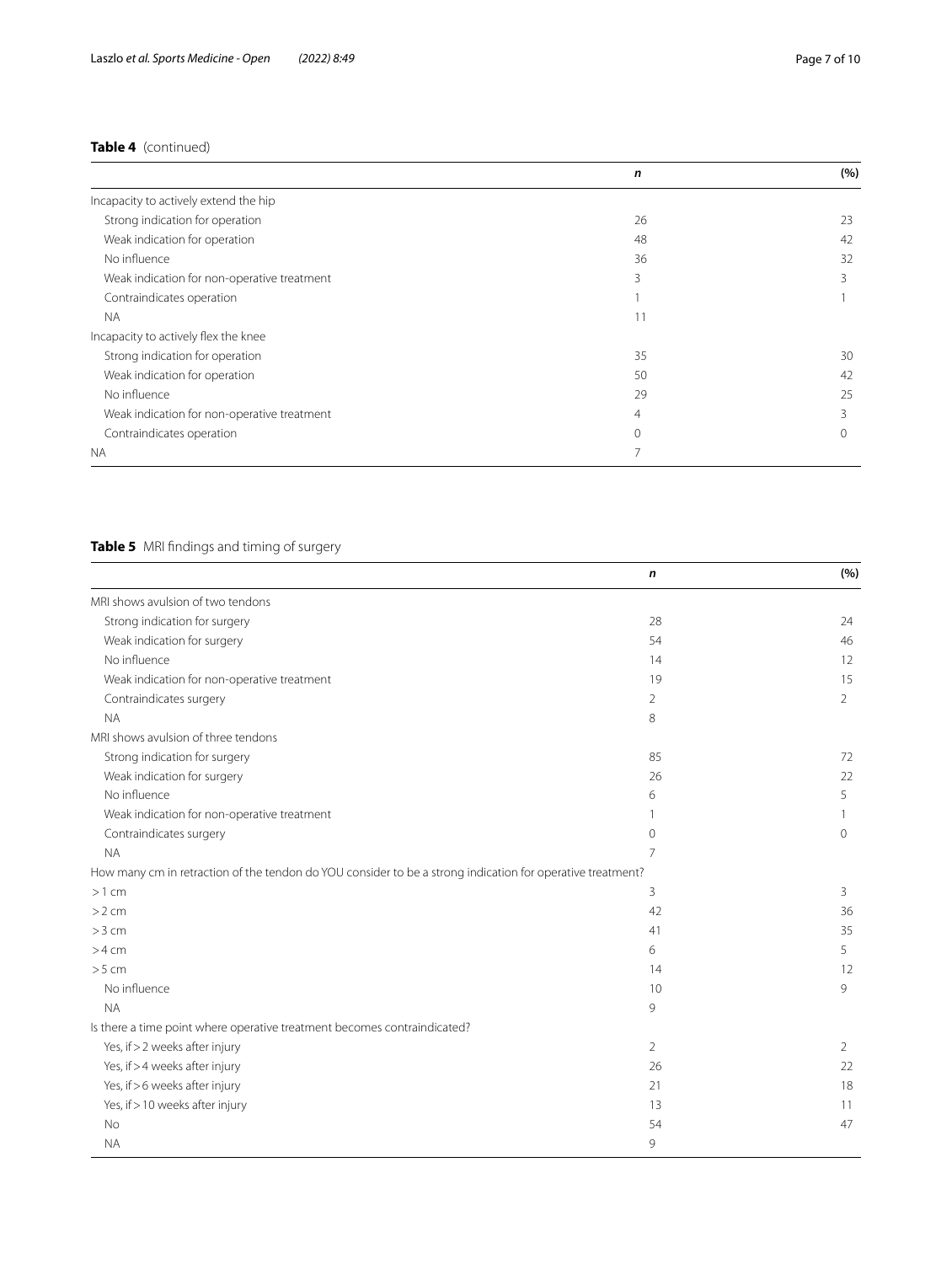## <span id="page-7-0"></span>**Table 6** Treatment regime

|                                                                   | n   | (%) |
|-------------------------------------------------------------------|-----|-----|
| Use of orthosis for patients treated operatively?                 |     |     |
| No                                                                | 93  | 80  |
| Yes                                                               | 23  | 20  |
| <b>NA</b>                                                         | 9   |     |
| Use of orthosis for patients treated non-operatively?             |     |     |
| <b>No</b>                                                         | 112 | 97  |
| Yes                                                               | 3   | 3   |
| <b>NA</b>                                                         | 10  |     |
| Referral to physiotherapist for patients treated operatively?     |     |     |
| No                                                                | 3   | 3   |
| Yes                                                               | 113 | 97  |
| <b>NA</b>                                                         | 9   |     |
| Referral to physiotherapist for patients treated non-operatively? |     |     |
| No                                                                | 4   | 3   |
| Yes                                                               | 111 | 97  |
| <b>NA</b>                                                         | 10  |     |
| Return to sports for patients treated operatively?                |     |     |
| $1-2$ months                                                      | 0   | 0   |
| 2-4 months                                                        | 8   | 7   |
| 4-6 months                                                        | 48  | 41  |
| $>6$ months                                                       | 60  | 52  |
| <b>NA</b>                                                         | 9   |     |
| Return to sports for patients treated non-operatively?            |     |     |
| $1-2$ months                                                      | 3   | 3   |
| 2-4 months                                                        | 23  | 20  |
| 4-6 months                                                        | 54  | 47  |
| $\geq$ 6 months                                                   | 35  | 30  |
| <b>NA</b>                                                         | 10  |     |

[[8\]](#page-9-11), although this has not consistently been observed [\[7](#page-9-15)]. In our study, 39% of surgeons considered a retraction of 2 cm and 74% a tendon retraction of 3 cm to be a strong indication for operative repair. 72% answered that the existence of three avulsed tendons was an indicator for operative repair. These numbers clearly demonstrate that our respondents were aware of the suggestions proposed in the collective literature.

Previously, two studies with a similar approach have been conducted [[10,](#page-9-6) [11\]](#page-9-7). Both studies identifed surgeons through orthopaedic and sports medicine societies either worldwide or in the USA. Our study focused on the Nordic countries, and we aimed at identifying surgeons from all units that actively treat PHA to reach a high survey coverage. The common finding among these three studies is the apparent disparity in the management of PHA. Similar to Pasic et al. [[11](#page-9-7)], we found that non-operative treatment is more common than is refected in the published literature but the surgeons in

the Nordic countries seemed to have a more positive experience of the outcome of non-operative treatment. Van der Made et al. [\[10](#page-9-6)] carefully examined decision modifers and found that diminished function, in combination with imaging fndings, was the strongest indicator for operative treatment. This contrasts somewhat with our fnding that only a subset of respondents found that disability during a physical examination was a strong indication for surgery. In general, our study clearly showed that patient background factors, including age, obesity, alcohol consumption and physical activity level, weighed heavily on decision-making among surgeons in the Nordic countries.

Even though reattachment of the hamstrings tendons is a rare procedure, 51% of surgeons have seen surgical complications, with the most common being rerupture of the tendon, deep wound infections needing debridement and severe neurogenic pain. Regardless of treatment, there are cases with unsatisfactory results, with pain when sitting, weakness and general pain as the most common complaints. These results are in alignment with previous surveys, demonstrating that surgeons treating PHA commonly meet patients with complications and unsatisfactory outcomes [[10,](#page-9-6) [11\]](#page-9-7).

Limitations of the study were the subjective nature of the survey design and that there were regional diferences in how we approached surgeons. In Sweden, all surgeons with available e-mail addresses in the member database of the Swedish Orthopaedic Society and/ or surgeons identified by hospital administrative offices were contacted. In the remaining countries, we directly approached surgeons who were known to treat PHA. This yielded differences in the number of responses (47% in Sweden and 63% in the other Nordic countries) and an imbalance in the number of participating surgeons per country. For this reason, our power to identify diferences in answerers based on, for example, surgeon subspeciality or nationality, was inadequate. Another innate drawback of the study design is that the questions in the questionnaire were constructed with fxed answers and therefore might not refect all aspects of the clinical diversity. Also, as we decided to include only respondents with some exposure to operative treatment of PHA, there is a risk that we missed the opinions of those that rely solely on non-operative treatment.

This study should raise awareness of the variability in practice and the inconsistent use of the diferent decision modifers that are only weakly supported by clinical evidence. Understanding the variations in treatment and their underlying reasons may improve implementation of future guidelines as better evidence emerges.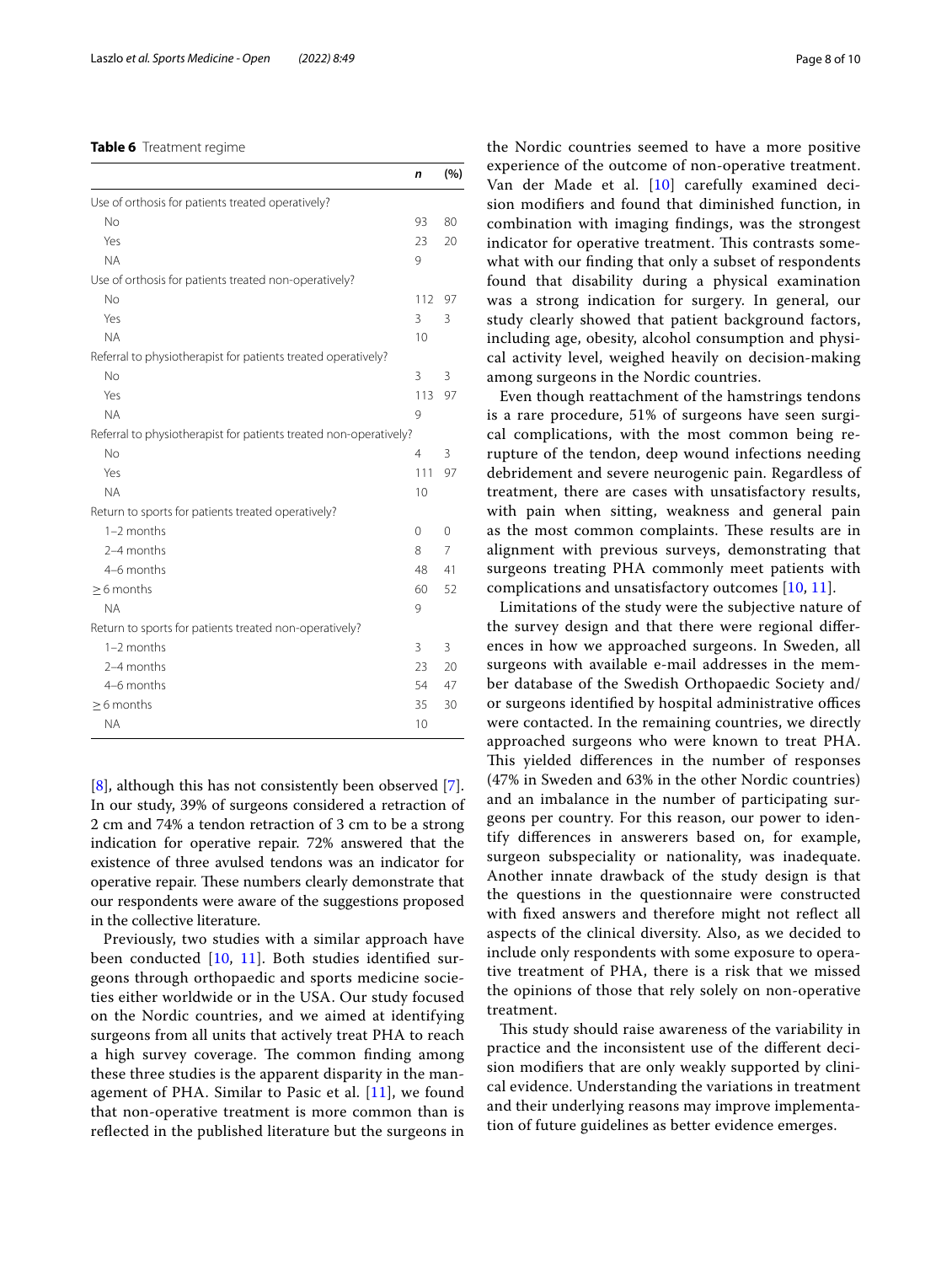<span id="page-8-1"></span>

|                                                                                                                                                                                              | $\mathsf{n}$   | $\%$ |
|----------------------------------------------------------------------------------------------------------------------------------------------------------------------------------------------|----------------|------|
| In YOUR opinion: Are patients generally satisfied with the treatment and recovery regardless of whether treated non-operatively or operatively?                                              |                |      |
| Yes                                                                                                                                                                                          | 68             | 60%  |
| <b>No</b>                                                                                                                                                                                    | 18             | 16%  |
| No opinion                                                                                                                                                                                   | 27             | 24%  |
| <b>NA</b>                                                                                                                                                                                    | 12             |      |
| Would YOU say that patients treated operatively are more satisfied than patients treated non-operatively?                                                                                    |                |      |
| Yes                                                                                                                                                                                          | 41             | 38%  |
| <b>No</b>                                                                                                                                                                                    | 68             | 62%  |
| <b>NA</b>                                                                                                                                                                                    | 16             |      |
| Have you experienced any of these complications to surgery?                                                                                                                                  |                |      |
| Deep infection                                                                                                                                                                               | 28             | 22%  |
| Severe nerve pain                                                                                                                                                                            | 16             | 13%  |
| Drop foot                                                                                                                                                                                    | 3              | 2%   |
| Severe knee pain                                                                                                                                                                             | $\overline{2}$ | 2%   |
| Re-rupture of the tendon                                                                                                                                                                     | 29             | 23%  |
| Thromboembolism                                                                                                                                                                              | 8              | 6%   |
| <b>No</b>                                                                                                                                                                                    | 61             | 49%  |
| Average symptom score (three points for most common complaint, two points for second most common complaint and one point for third most<br>common complaint). Total number of responders 109 |                |      |
| Pain when sitting                                                                                                                                                                            |                | 2.37 |
| Weakness                                                                                                                                                                                     |                | 1.70 |
| General pain                                                                                                                                                                                 |                | 0.85 |
| Cramps                                                                                                                                                                                       |                | 0.78 |

Numbness and/or tingling 0.71 and 0.71 and 0.71 and 0.71 and 0.71 and 0.71 and 0.71 and 0.71 and 0.71 and 0.71 and 0.71 and 0.71 and 0.71 and 0.71 and 0.71 and 0.71 and 0.71 and 0.71 and 0.71 and 0.71 and 0.71 and 0.71 and Ischialgia 0.52 Other 2013 **Other 2013** 2013 2014 2022 2023 2024 2022 2023 2024 2022 2023 2024 2022 2023 2024 2022 2023 2024 2022 2023 2024 2022 2023 2024 2022 2023 2024 2022 2023 2024 2022 2023 2024 2022 2023 2024 2022 2023 2024 2022 202

## **Conclusions**

There was a large variability in current treatment practice and in individual opinions about the best treatment of PHA among responding surgeons. Although a majority of the respondents used multiple modifers, patient background factors, including age, activity level and obesity, were the most consistently used modifers. Regardless of treatment, surgeons perceived that most patients have a good clinical outcome after PHA, even though many respondents have experienced surgical complications.

## **Supplementary Information**

The online version contains supplementary material available at [https://doi.](https://doi.org/10.1186/s40798-022-00439-6) [org/10.1186/s40798-022-00439-6](https://doi.org/10.1186/s40798-022-00439-6).

<span id="page-8-0"></span>**Additional fle 1:** Survey questions.

#### **Acknowledgements**

The authors would like to thank all responding surgeons who volunteered to participate in this study.

#### **Authors' Contributions**

All authors participated in the design of the study and the decision on survey questions. SL and KBJ constructed the survey in the REDCap system. All authors revised and approved the survey. SL, MN, VM and FF worked on acquiring contact information for survey participants. SL handled data collection. The raw data were examined by all authors. SL and KBJ prepared the manuscript, which was revised and approved by all authors. All authors read and approved the fnal manuscript.

## **Authors' Information**

This manuscript is produced by key members of the PHACT study group. The members are conducting an international multicentre RCT comparing operative to non-operative treatments of proximal hamstrings avulsions. The current study was collectively conceived during a study group meeting.

## **Funding**

Open access funding provided by Uppsala University. The study was partially funded by a grant from AFA insurance and by local governmental research funding at Uppsala University Hospital.

#### **Availability of Data and Materials**

The data sets used and/or analysed during the current study are available from the corresponding author on reasonable request.

## **Declarations**

## **Ethics Approval and Consent to Participate**

The study was deemed to be exempt from ethical approval by the regional ethics committee in Uppsala, Sweden. Participation in the survey was voluntary.